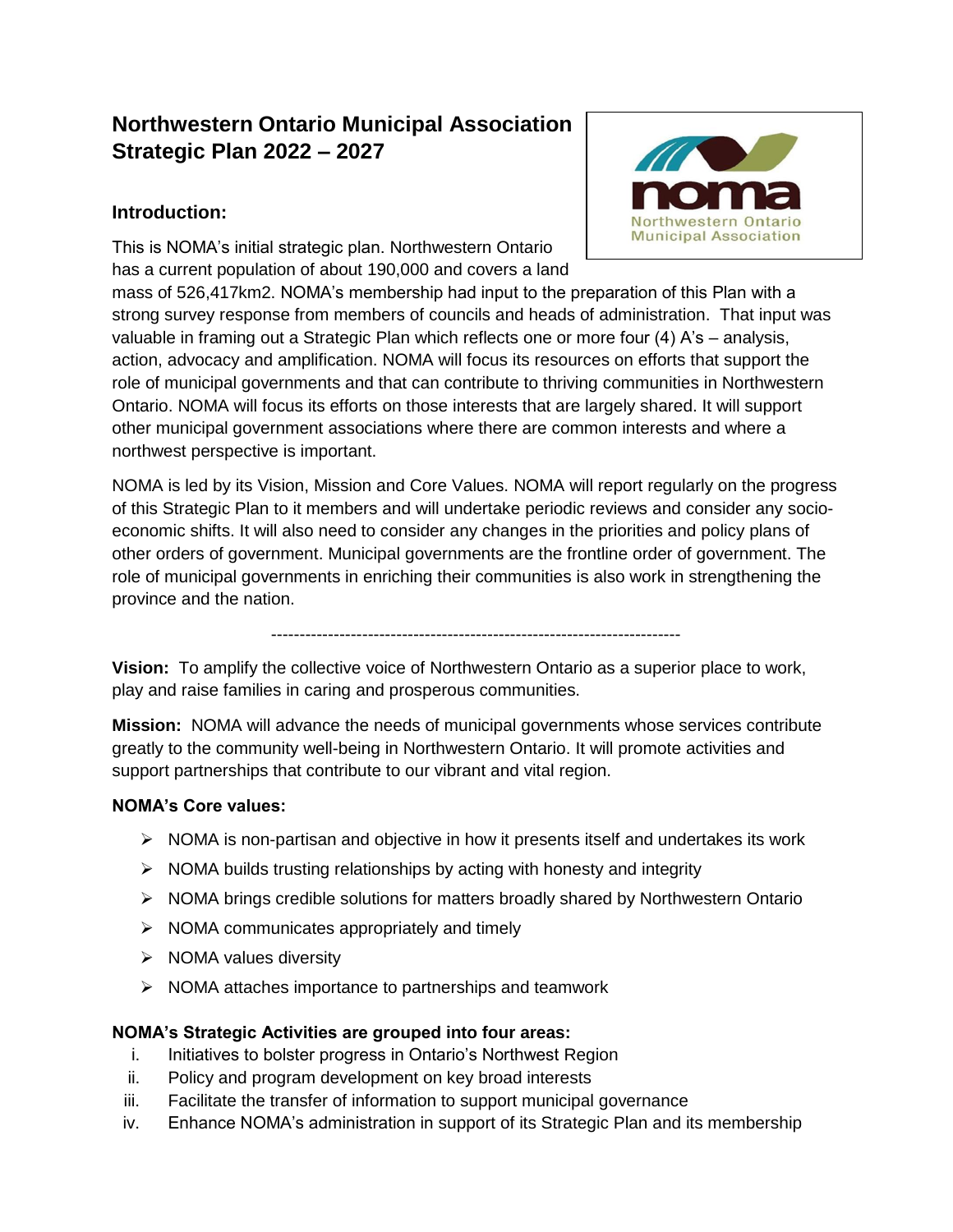## **OUR ACTIVITIES:**

## *i. NOMA Initiatives to Bolster Progress in Ontario's Northwest Region*

- a) Investigate the interest in the preparation of a Pan Northwest Economic Plan that looks comprehensively at actions that help retain our economic activities and also support new economic opportunities. NOMA will reach out to different sectors across the region to discuss building an inclusive and integrated economic plan, rooted in strengthening the Northwest. If there is solid interest, a Charter and work plan will be prepared in concert with others to build a Northwest Economic Plan as quickly as possible.
- b) Support the implementation of the Broadband Plan for Northwest communities. Broadband is a key to being competitive and one component of economic growth and retention.
- c) Build on the January 2022 Rural/North housing summit as housing supply is limited in many of our communities. Without actions that achieve a range of housing choices, employment opportunities and relocation can be hampered.
- d) Build members' knowledge of Indigenous trust as the initial step to moving to reconciliation. Truth and reconciliation builds the path to stronger relationships among neighbours.
- e) Prepare a briefing document to use with other orders of government at both the political and senior staff levels to help them understand what Northwest Ontario looks like, what makes it different and why. We are different. We are important to the rest of the province and other orders of government must actively appreciate this.

#### *ii. Policy and Program Development on Key Broad Interests (Some interests are shared within the Northwest and others shared across the municipal sector)*

- a) From a regional perspective, analyze the municipal asset management data and how the available financial tools and programs work or fall short in helping meet the maintenance, repair and replacement needs and consider options for any gaps.
- b) Investigate what savings and other efficiencies might be achieved through a shared community facility design and/or construction, such as fire halls and community centres. Working collectively to reduce core costs is one way to stretch infrastructure funds.
- c) Track the fiscal condition of Northwestern municipal governments using the Financial Information Return System (FIRS). Along with the asset data, this will help build a picture of fiscal capacity and sustainability of municipal governments across the region, information important to policy and program work.
- d) NOMA will provide input to the provincial Northern Transportation Group (NTG) and will update members on progress as much as possible. Northern transportation is a key part of success for the region and all of Ontario.
- e) Community wellness is about health services to people, involving the full range of health related services and delivery structures. NOMA, along with others will look at the gaps and solutions to support the health of our citizens such as addictions and mental health work, physician recruitment, para/community medicine and the municipal role in health teams.
- f) Community wellness also involves social services and NOMA will provide a northwestern perspective on needs including provincial funding and service delivery.
- g) NOMA will continue to amplify through the provincial election period and post-election period, key policy and program priorities of a northwest regional interest and those that align with others and shared across the municipal sector. Similar work will also happen at the federal level.